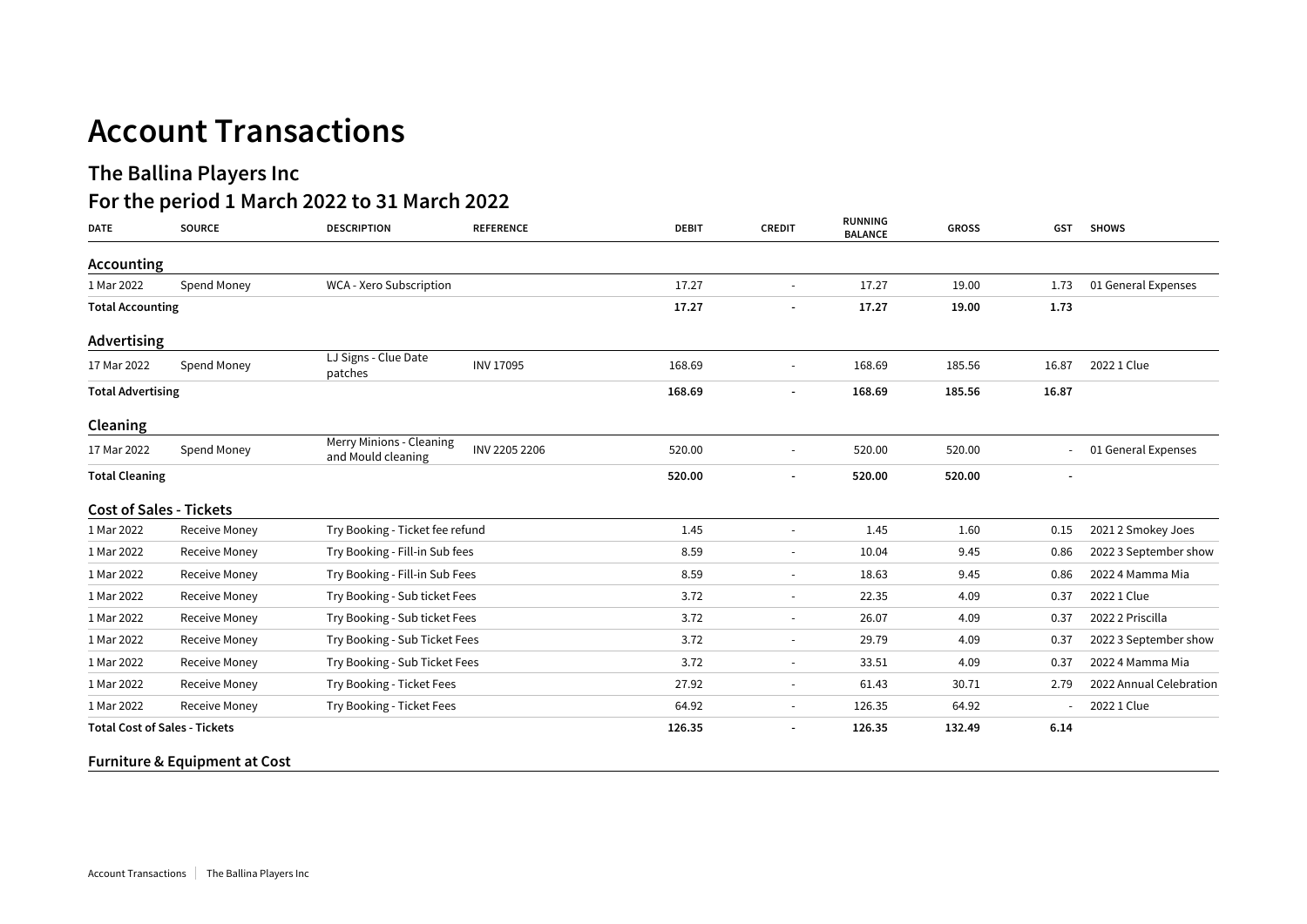| <b>DATE</b>                          | <b>SOURCE</b>                       | <b>DESCRIPTION</b>                                                      | <b>REFERENCE</b>         | <b>DEBIT</b>             | <b>CREDIT</b>            | RUNNING<br><b>BALANCE</b> | <b>GROSS</b>             | GST                      | <b>SHOWS</b>        |
|--------------------------------------|-------------------------------------|-------------------------------------------------------------------------|--------------------------|--------------------------|--------------------------|---------------------------|--------------------------|--------------------------|---------------------|
| <b>Opening Balance</b>               |                                     |                                                                         |                          | 131,733.74               | $\blacksquare$           | 131,733.74                | $\blacksquare$           | $\overline{\phantom{a}}$ |                     |
| 17 Mar 2022                          | Spend Money                         | <b>Todd Hayes Refrigeration</b><br>& Air Con - Replace annex<br>air con | <b>INV 2060</b>          | 3,190.91                 | $\sim$                   | 134,924.65                | 3,510.00                 | 319.09                   | 01 General Expenses |
|                                      | Total Furniture & Equipment at Cost |                                                                         | 3,190.91                 | $\blacksquare$           | 134,924.65               | 3,510.00                  | 319.09                   |                          |                     |
| <b>Closing Balance</b>               |                                     |                                                                         |                          | 134,924.65               | $\overline{\phantom{a}}$ | 134,924.65                | $\overline{\phantom{a}}$ | $\overline{\phantom{a}}$ |                     |
| <b>License Fees</b>                  |                                     |                                                                         |                          |                          |                          |                           |                          |                          |                     |
| 11 Mar 2022                          | Spend Money                         | One Music - Gold Package<br>incidental music                            | <b>INV 223768</b>        | 149.18                   |                          | 149.18                    | 164.10                   | 14.92                    | 01 General Expenses |
| <b>Total License Fees</b>            |                                     |                                                                         | 149.18                   | $\overline{\phantom{a}}$ | 149.18                   | 164.10                    | 14.92                    |                          |                     |
| <b>Lighting Expenses</b>             |                                     |                                                                         |                          |                          |                          |                           |                          |                          |                     |
| 11 Mar 2022                          | Spend Money                         | Bunnings - Electrical leads and bolts                                   |                          | 110.22                   | $\blacksquare$           | 110.22                    | 121.24                   | 11.02                    | 01 General Expenses |
| <b>Total Lighting Expenses</b>       |                                     |                                                                         | 110.22                   |                          | 110.22                   | 121.24                    | 11.02                    |                          |                     |
| <b>Membership Fees</b>               |                                     |                                                                         |                          |                          |                          |                           |                          |                          |                     |
| 28 Mar 2022                          | Receive Money                       | Helen Jarvis - 2022 Membership                                          |                          |                          | 9.09                     | 9.09                      | 10.00                    | 0.91                     | 01 General Expenses |
| <b>Total Membership Fees</b>         |                                     |                                                                         | 9.09                     | 9.09                     | 10.00                    | 0.91                      |                          |                          |                     |
| <b>Merchant Facility</b>             |                                     |                                                                         |                          |                          |                          |                           |                          |                          |                     |
| 1 Mar 2022                           | Spend Money                         | <b>NAB</b>                                                              |                          | 57.16                    | $\sim$                   | 57.16                     | 62.88                    | 5.72                     | 01 General Expenses |
| <b>Total Merchant Facility</b>       |                                     | 57.16                                                                   | $\overline{\phantom{a}}$ | 57.16                    | 62.88                    | 5.72                      |                          |                          |                     |
|                                      | <b>Repairs and Maintenance</b>      |                                                                         |                          |                          |                          |                           |                          |                          |                     |
| 11 Mar 2022                          | Spend Money                         | Bunnings - Moisture absorbers annex                                     |                          | 35.95                    |                          | 35.95                     | 39.54                    | 3.59                     | 01 General Expenses |
| <b>Total Repairs and Maintenance</b> |                                     |                                                                         | 35.95                    | $\overline{\phantom{a}}$ | 35.95                    | 39.54                     | 3.59                     |                          |                     |
| <b>Set Construction</b>              |                                     |                                                                         |                          |                          |                          |                           |                          |                          |                     |
| 11 Mar 2022                          | Spend Money                         | Bunnings - Screws, theatre black, rollers                               |                          | 113.92                   | $\blacksquare$           | 113.92                    | 125.31                   | 11.39                    | 01 General Expenses |
| 11 Mar 2022                          | Spend Money                         | Bunnings - Set                                                          |                          | 271.33                   | $\overline{\phantom{a}}$ | 385.25                    | 298.46                   | 27.13                    | 2022 1 Clue         |
| <b>Total Set Construction</b>        |                                     |                                                                         | 385.25                   | $\overline{\phantom{a}}$ | 385.25                   | 423.77                    | 38.52                    |                          |                     |